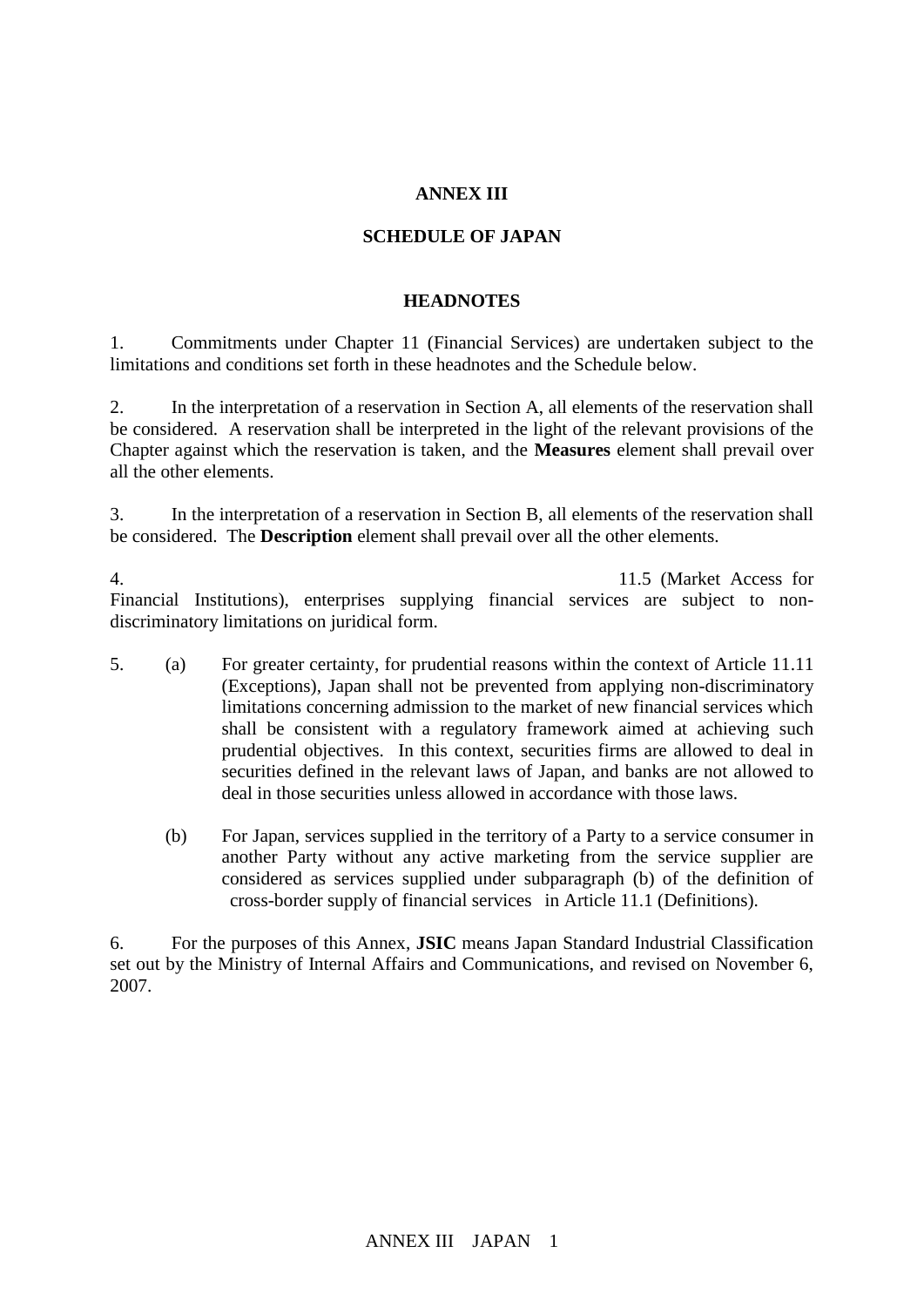#### **ANNEX III**

# **Section A**

| Sector:                         | <b>Financial Services</b>                                                                    |
|---------------------------------|----------------------------------------------------------------------------------------------|
| <b>Sub-Sector:</b>              | Banking and other financial services<br>(excluding insurance and insurance-related services) |
| <b>Industry Classification:</b> | JSIC 622 Banks, except central bank<br>JSIC 631 Financial institutions for small-businesses  |
| <b>Obligations Concerned:</b>   | National Treatment (Article 11.3)                                                            |
| <b>Level of Government:</b>     | Central                                                                                      |
| <b>Measures:</b>                | Deposit Insurance Law (Law No. 34 of 1971), Article 2                                        |
| <b>Description:</b>             | The deposit insurance system does not cover deposits taken by<br>branches of foreign banks.  |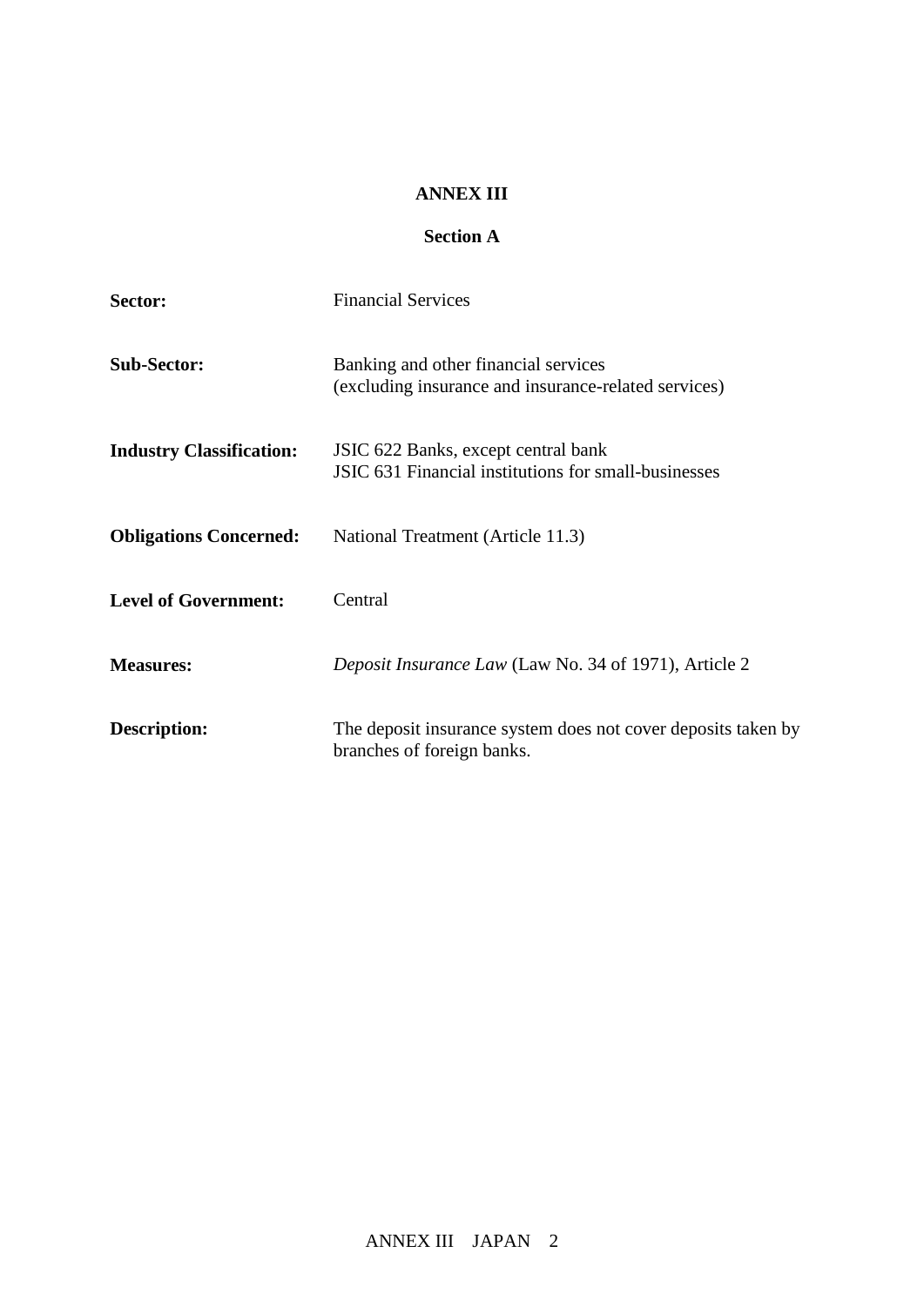| Sector:                         | <b>Financial Services</b> |                                                                                                                                                                                                                                                                                                                                                                                            |
|---------------------------------|---------------------------|--------------------------------------------------------------------------------------------------------------------------------------------------------------------------------------------------------------------------------------------------------------------------------------------------------------------------------------------------------------------------------------------|
| <b>Sub-Sector:</b>              |                           | Insurance and insurance-related services                                                                                                                                                                                                                                                                                                                                                   |
| <b>Industry Classification:</b> |                           | JSIC 672 Non-life insurance institutions<br>JSIC 6742 Non-life insurance agents and brokers                                                                                                                                                                                                                                                                                                |
| <b>Obligations Concerned:</b>   |                           | Cross-Border Trade (Article 11.6)                                                                                                                                                                                                                                                                                                                                                          |
| <b>Level of Government:</b>     | Central                   |                                                                                                                                                                                                                                                                                                                                                                                            |
| <b>Measures:</b>                |                           | <i>Insurance Business Law</i> (Law No.105 of 1995), Articles 185,<br>186, 275, 276, 277, 286 and 287<br>Cabinet Order for Enforcement of Insurance Business Law<br>(Cabinet Order No. 425 of 1995), Articles 19 and 39.2<br>Ministerial Ordinance for Enforcement of Insurance Business<br>Law (Ministerial Ordinance of the Ministry of Finance No. 5<br>of 1996), Articles 116 and 212.6 |
| <b>Description:</b>             | therefrom:                | Commercial presence is in principle required for insurance<br>contracts on the following items and any liability arising                                                                                                                                                                                                                                                                   |
|                                 | (a)                       | goods being transported within Japan; and                                                                                                                                                                                                                                                                                                                                                  |
|                                 | (b)                       | ships of Japanese registration which are not<br>used for international maritime transport.                                                                                                                                                                                                                                                                                                 |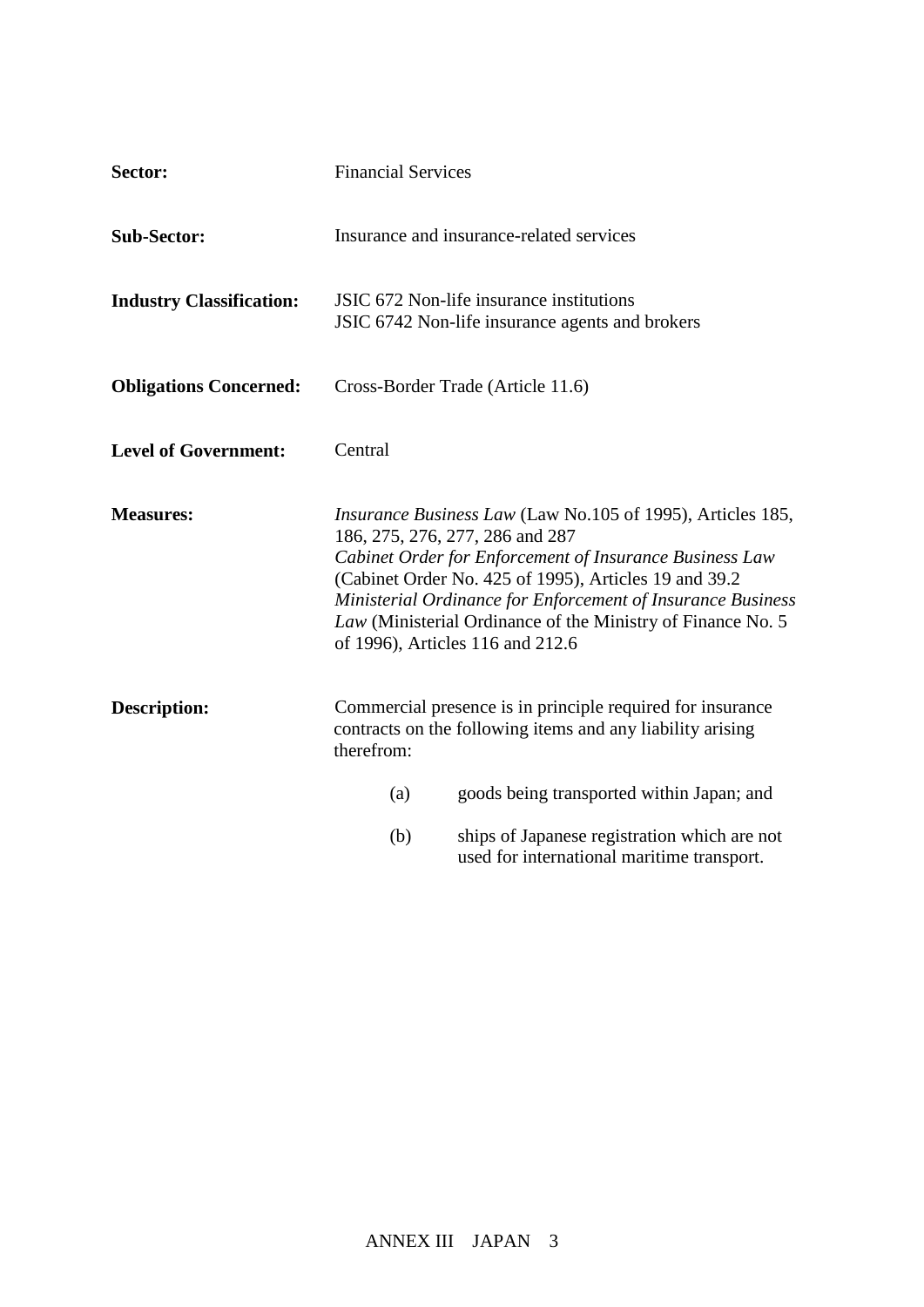#### **ANNEX III**

## **Section B**

| Sector:                         | <b>Financial Services</b>                                                                                                                                                                                                                                                                                                                                                                                                                                                    |  |
|---------------------------------|------------------------------------------------------------------------------------------------------------------------------------------------------------------------------------------------------------------------------------------------------------------------------------------------------------------------------------------------------------------------------------------------------------------------------------------------------------------------------|--|
| <b>Sub-Sector:</b>              | Insurance and insurance-related services                                                                                                                                                                                                                                                                                                                                                                                                                                     |  |
| <b>Industry Classification:</b> | $\overline{\phantom{a}}$                                                                                                                                                                                                                                                                                                                                                                                                                                                     |  |
| <b>Obligations Concerned:</b>   | National Treatment (Article 11.3)<br>Cross-Border Trade((Article 11.6)                                                                                                                                                                                                                                                                                                                                                                                                       |  |
| <b>Level of Government:</b>     | Central                                                                                                                                                                                                                                                                                                                                                                                                                                                                      |  |
| <b>Description:</b>             | Japan reserves the right to adopt or maintain any measure with<br>respect to cross-border supply of or trade in financial services<br>as defined in subparagraph (b) of the definition of cross-<br>border supply of financial services in Article 11.1<br>(Definitions) for insurance and insurance-related services,<br>other than the following services, whether supplied by a cross-<br>border financial service supplier of another Party established in<br>that Party |  |